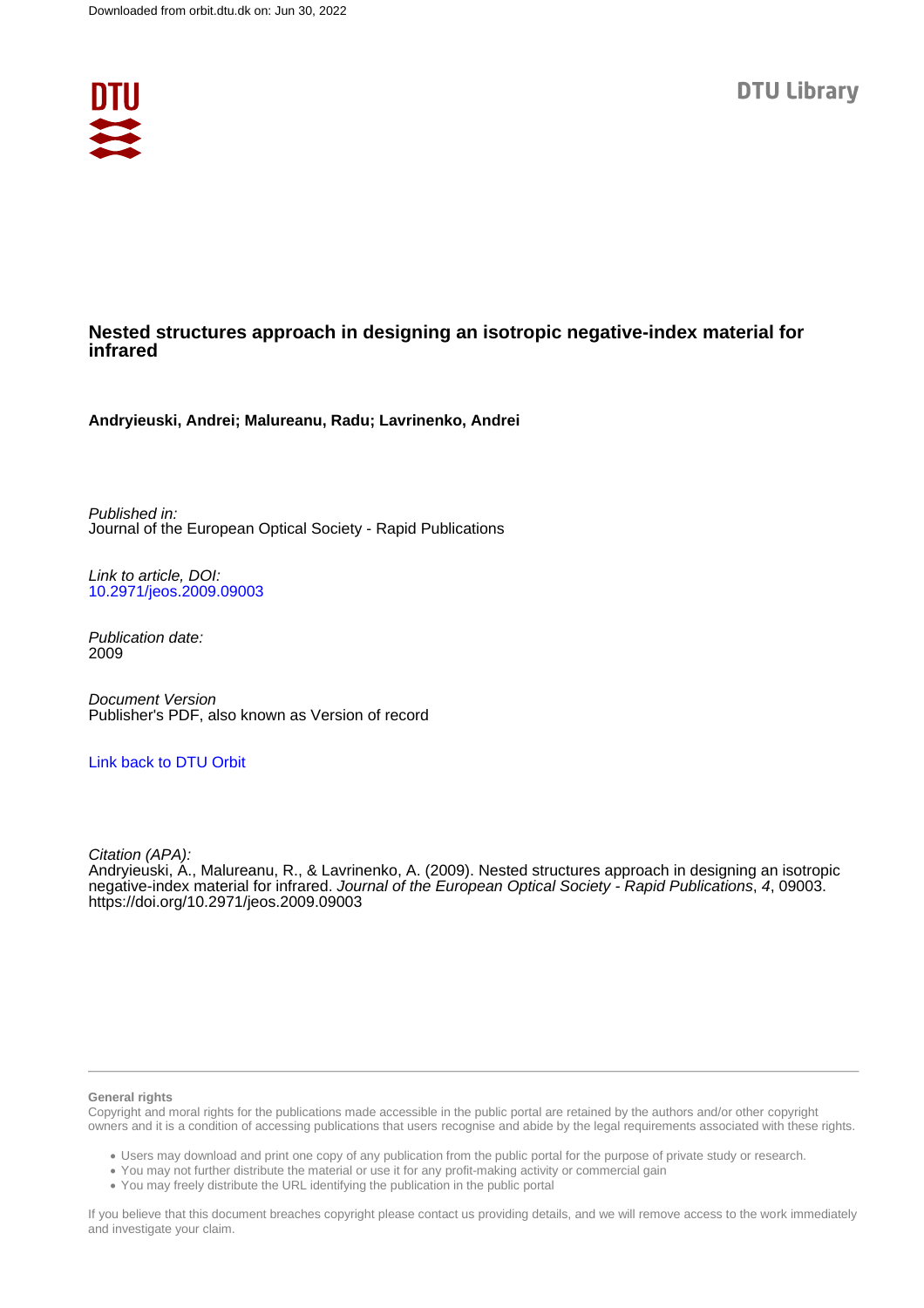# **Rested structures approach in designing an isotropic<br>negative-index material for infrared Nested structures approach in designing an isotropic negative-index material for infrared**

**Andrei Andryieuski andra@fotonik.dtu.dk**

**Radu Malureanu rmal@fotonik.dtu.dk**

**T**

**O**

**Andrei Lavrinenko alav@fotonik.dtu.dk**

Andrei Andryieuski<br>
DTU Fotonik Department of Photonics Engineering – Technical University of Denmark<br>
DTU-343, DK-2800, Kgs. Lyngby, Denmark DTU Fotonik Department of Photonics Engineering – Technical University of Denmark DTU-343, DK-2800, Kgs. Lyngby, Denmark

> DTU Fotonik Department of Photonics Engineering – Technical University of Denmark DTU-343, DK-2800, Kgs. Lyngby, Denmark

> DTU Fotonik Department of Photonics Engineering – Technical University of Denmark DTU-343, DK-2800, Kgs. Lyngby, Denmark

We propose a new generic approach for designing isotropic metamaterial with nested cubic structures. As an example, a three-dimensional isotropic unit cell design "Split Cube in Cage" (SCiC) is shown to exhibit an effective negative refractive index on infrared wavelengths. We report on the refractive index reaching -2.3 and the figure of merit as high as 2.7. The structure exhibits potential for application as a building block of isotropic negative-index materials. [DOI: 10.2971/jeos.2009.09003]

**Keywords:** negative index material, isotropic, metamaterial, infrared

#### **1 INTRODUCTION**

Metamaterials (MTMs) are artificially structured materials that can deliver unusual physical properties, never occurred in nature, to be used for our purposes. MTMs and especially double negative materials [\[1,](#page-6-0) [2\]](#page-6-1), which exhibit simultaneously negative electric permittivity  $(\epsilon)$  and magnetic permeability  $(\mu)$ , attract a lot of attention in the scientific community because of the promising applications for superresolution imaging [\[3\]](#page-6-2), nanocoupling [\[4\]](#page-6-3), cloaking [\[5\]](#page-6-4) etc.

The idea of double negative metamaterials have been realized with different implementations in microwave and optical regions: the split-ring resonator (SRR) [\[6\]](#page-6-5) having negative magnetic permeability were combined with a wire medium [\[7\]](#page-6-6) exhibiting negative electric permittivity; the fish-net structure [\[8\]](#page-6-7) and cut-wire pairs [\[9\]](#page-6-8) for negative refractive index in the infrared and visible regions. Several groups reported fabrication and characterization of negative-index materials (NIMs) [\[8\]](#page-6-7)–[\[13\]](#page-6-9). Fabrication of such materials is still a challenging task thus triggering the development of new fabrication technologies [\[14\]](#page-6-10)–[\[16\]](#page-6-11).

One particular call is for isotropic MTMs, so a lot of efforts have been put into elaborating such materials [\[17\]](#page-6-12)–[\[20\]](#page-6-13). It is well known that either cubic or random arrangement of the atoms (or meta-atoms) can lead to isotropy in properties [\[21\]](#page-6-14). There are two approaches to achieve this goal from the design point of view. The first one propose to arrange the SRR unit cells into a cubic lattice [\[22\]](#page-6-15). A frequency limitation of this design is due to the electromagnetic properties of metals [\[23\]](#page-6-16). The second approach suggests to exploit Mie resonances from dielectric spheres [\[24\]](#page-6-17) arranged in the cubic lattice [\[25\]](#page-6-18) or distributed randomly [\[26\]](#page-7-0). The material parameters needed to obtain the desired resonances in the optical regime can hardly

be found, thus limiting again the application of such design by the microwave region.

In this paper we propose a generic approach for designing an isotropic NIM unit cell in the telecommunication wavelengths as a nested cubic structure. We will refer to our design as "Split Cube in Cage" (SCiC). By standard restoration procedure the effective parameters such as refractive index and impedance as well as permittivity and permeability are revealed and analyzed. We focus on parameters of the constitutive parts in separate and after their synthesis in the SCiC. Also we give the proof of its isotropy. Problems originated after combining several layers of such structure are highlighted in the concluding discussion.

#### **2 METHODOLOGY**

#### 2.1 NIM design

The double negative material should in principle possess two parts, one providing a negative electric permittivity ( $\epsilon$  < 0) and the other responsible for a negative magnetic permeability ( $\mu$  < 0). The isotropy in optical properties claims high symmetry in the unit cell topology. To preserve the symmetry of the two parts we decided to nest one inside the other, like a cube in a cube. Each of the parts should contribute by its own resonance properties: either electric or magnetic.

It is well known that a medium consisting of long metallic wires gives negative permittivity [\[7\]](#page-6-6). It behaves effectively like a diluted metal, obeying the Drude-like frequency dependence. Having in mind the other part, which supposed to be inserted in the 3D metallic wire medium without any contacts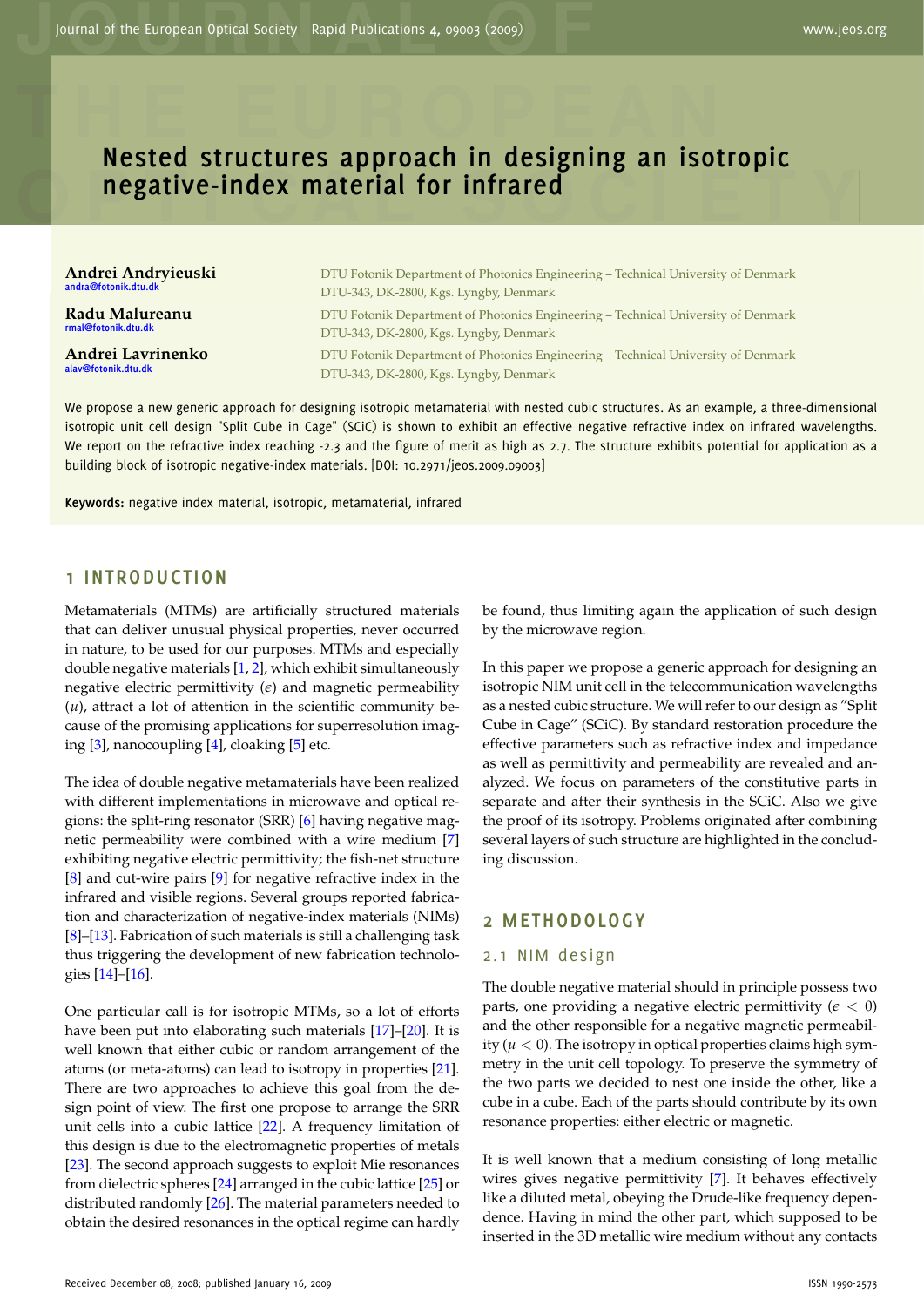between them, we are forced to move all wires onto the periphery of the unit cell. Thus design resembles a cage (Figure [1\)](#page-2-0), and we will refer to it as "the Cage". The Cage (Figure [1\)](#page-2-0) defines the unit cell border and consists of 6 connected perforated plates made from square cross-section wires having a thickness of 20 nm equidistantly placed along the edge of the unit cell. Each plate is of square shape with 250 nm length. The Cage possesses cubic symmetry, so should do the inner part of the cell.

Magnetic response can be generated by a split-ring resonator [\[6\]](#page-6-5). It is modified for plane isotropic response in [\[27\]](#page-7-1). We make further generalization extending it to a 3D design obeying cubic symmetry: the hollow cube. Resonance conditions are imposed by carving symmetrical slits in the centres of the cube facets (Figure [1\)](#page-2-0). We will refer to the inner part of the unit cell as "Split Cube" (SCube). The SCube (Figure [1\)](#page-2-0) is a metallic box 160 nm long, with 20 nm walls and 5 nm slits in the middle of the cube facets. The sizes of the Cage and SCube were obtained targeting the range close to 1.5 *µ*m.

Both the SCube and the Cage are made from silver and embedded into silica (not shown for simplicity). In the simulations silver is described using the Drude model with plasma frequency  $\omega_p = 1.39 \cdot 10^{16}$  rad/*s* and collision frequency *v*<sub>*c*</sub> = 1.68⋅10<sup>13</sup> *s*<sup>-1</sup> [\[28\]](#page-7-2).



 $a_z = \lambda_{\text{silica}}/4$ ). So, in order to keep ourselves within the effective medium approximation simulations were performed in a frequency range from 20 to 220 THz. Periodic boundary conditions for the directions perpendicular to the propagation and open boundaries along the propagation direction were applied.

We restored the effective parameters (refractive index and impedance) using the conventional retrieval method for normal incidence [\[30\]](#page-7-4). According to [\[31\]](#page-7-5) such parameters should be regarded as wave parameters, because they cannot provide complete description of the media, e.g. under the different angles of incidence.

#### **3 RESULTS**

#### 3.1 Cage

The Cage acts like a diluted metal with reflectivity almost 1 and transmittivity lower than 0.01 (Figure [2\)](#page-2-1). So, it is not surprisingly that restored effective permittivity (Figure [3\)](#page-2-2) resembles the Drude model dispersion. However, the absolute





<span id="page-2-0"></span>FIG. 1 Split Cube (A) and Cage (B) unit cell design parts

### 2.2 Simulation method

A

To characterize the structure and retrieve its effective parameters we simulated reflection and transmission amplitudephase spectra for normal incidence using CST Microwave Studio commercially available software [\[29\]](#page-7-3). As the unit cell size is 250 nm and the structure is embedded in silica, the highfrequency limit for this metamaterial to be regarded as homogenous medium is roughly about 200 THz  $(a_x = a_y$ 

<span id="page-2-1"></span>FIG. 2 Reflectivity (red), transmittivity (green) and absorption (blue) spectra of a one Cage layer



<span id="page-2-2"></span>FIG. 3 Retrieved permittivity (red line is a real part and green – an imaginary part) spectrum of the Cage structure. This colour convention will be respected in all the subsequent figures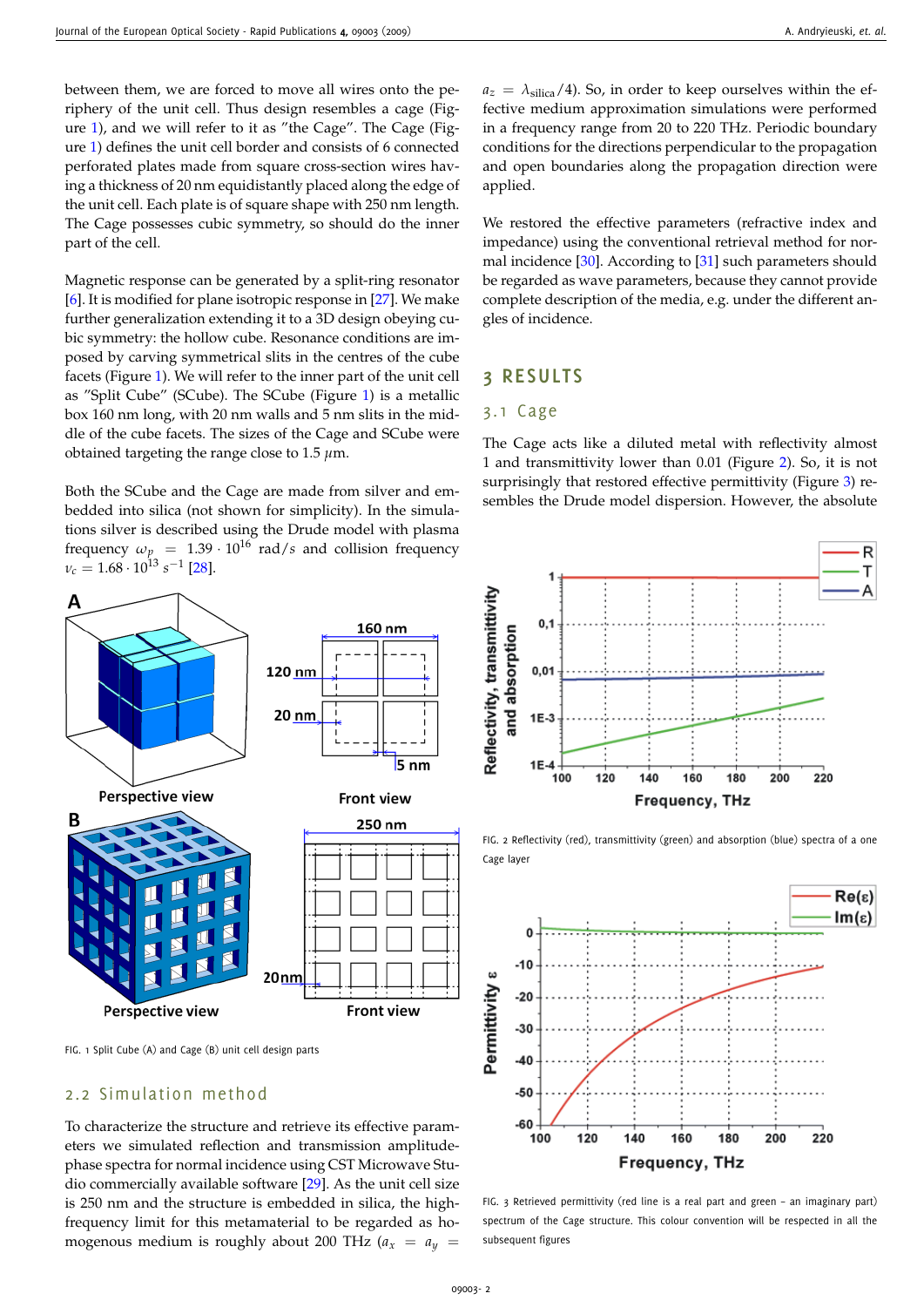

<span id="page-3-0"></span>FIG. 4 Retrieved permeability spectrum of the Cage structure

value of permittivity is about 10 times smaller than for the bulk silver. Effective magnetic permeability (Figure [4\)](#page-3-0) is less than 1.0 indicating a diamagnetic response [\[32\]](#page-7-6).

#### 3.2 Split cube

Transmittivity and reflectivity spectra of the SCube (Figure [5\)](#page-3-1) show resonant behaviour around 175 THz. The SCube effectively acts like a 3D magnetic meta-atom providing negative magnetic permeability for the frequencies from 174.2 to 188.7 THz (Figure [6\)](#page-3-2). Thus it gives the possibility to obtain the negative refractive index. The minimum value of permeability is −0.62. We note that a traditional antiresonance behaviour of permittivity (Figure [7\)](#page-3-3) is observed in the region of negative permeability [\[33\]](#page-7-7). The negative value of  $Im(\epsilon)$  does not imply optical amplification, but rather energy transfer from magnetic to electric field (see discussion in [\[33\]](#page-7-7)–[\[35\]](#page-7-8)).



<span id="page-3-1"></span>FIG. 5 Reflectivity (red), transmittivity (green) and absorption (blue) spectra of one layer of SCube



<span id="page-3-2"></span>FIG. 6 Retrieved permeability spectrum of the SCube structure



<span id="page-3-3"></span>FIG. 7 Retrieved permittivity spectrum for the SCube structure

#### 3.3 Split cube in cage

Inserting the SCube into the Cage we expect that as an outcome of their joint operation we will get the negative refractive index as in the other cases, e.g. split ring resonators with the wire medium, etc. However, the critical parameter is transmittivity, which could be quite low due to the Cage screening. Remarkably, the transmittivity spectrum of the one SCiC layer (Figure [8\)](#page-4-0) shows two new peaks which are not observed for the cage and SCube separately (Figure [2](#page-2-1) and Figure [5\)](#page-3-1). The peak at 185.7 THz (transmittivity 0.26) has high absorption (0.35), and rather high reflection (Figure [8\)](#page-4-0). It corresponds to the region of negative refractive index (Figure [9\)](#page-4-1). The second peak at 198.4 THz has very pronounced transmission with low absorption and negligible reflection. We will address the question about its origin in Section [4.](#page-5-0)

The refractive index is negative in the range from  $f_1$  = 175.3 THz to  $f_2 = 191.8$  THz reaching its minimum value of −2.3 at 183.5 THz. The maximum figure of merit (FOM) is 2.7 and is shifted towards the edge of the absorption peak at 185.8 THz (Figure [9\)](#page-4-1). At this frequency the transmittivity is 0.26, the absorption 0.33 while the refractive index has a value of  $-1.27$ .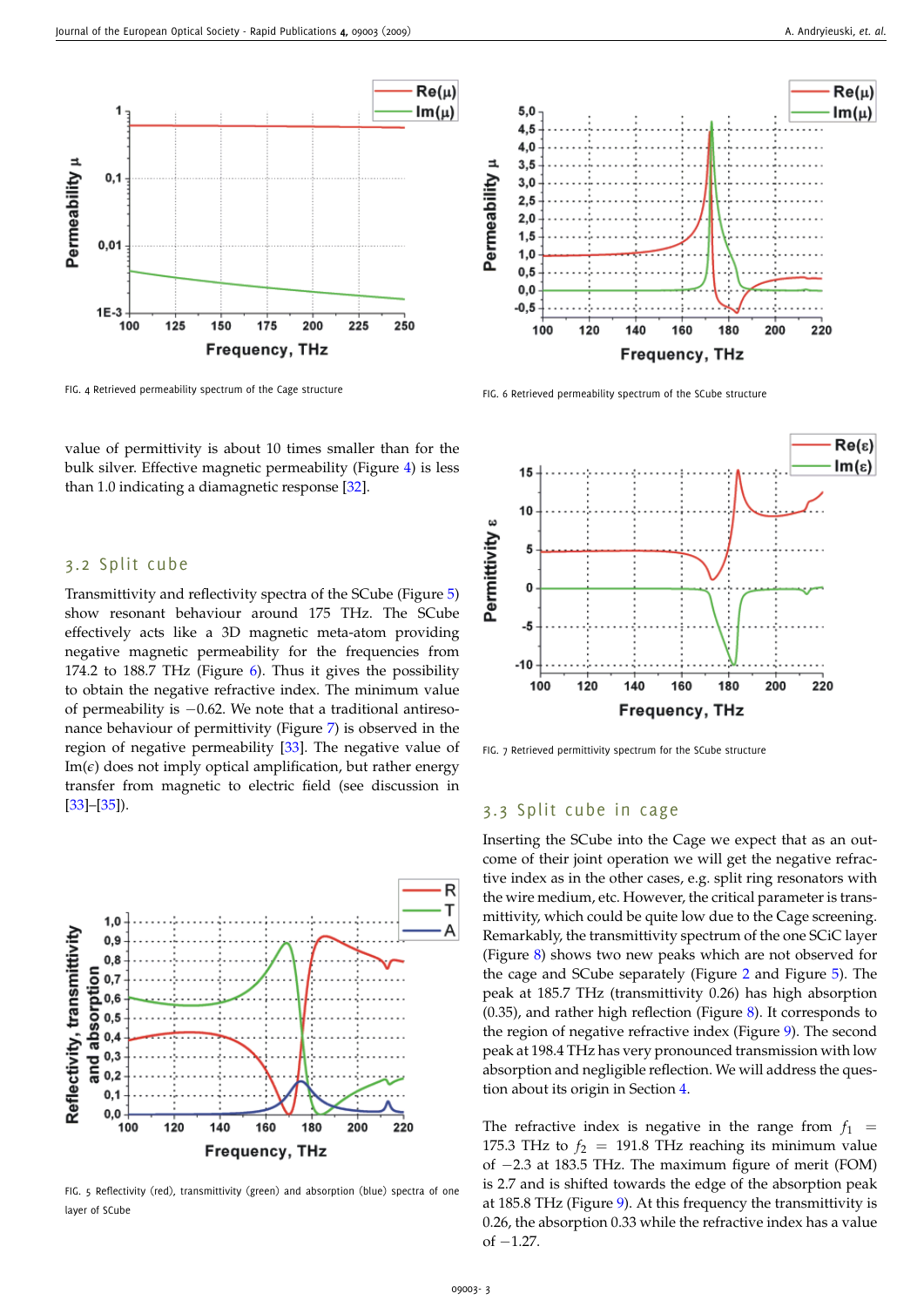

<span id="page-4-0"></span>FIG. 8 Reflectivity (red), transmittivity (green) and absorption (blue) spectra of one layer of SCiC



<span id="page-4-1"></span>FIG. 9 Retrieved refractive index and figure-of-merit (blue) of one layer of SCiC

The restored effective parameters of the whole unit cell altered from both the Cage and SCube. A permittivity (Figure [10\)](#page-4-2) has lower absolute value than for just the cage (Figure [3\)](#page-2-2) and loses its negative value at around 200 THz. Still, its antiresonant behaviour is maintained at the frequency of the



<span id="page-4-2"></span>FIG. 10 Retrieved permittivity spectrum of one layer of SCiC



<span id="page-4-3"></span>FIG. 11 Retrieved permeability spectrum of one layer of SCiC

magnetic resonance. A permeability (Figure [11\)](#page-4-3) has almost the same minimum value but the more pronounced resonance, which leads to a narrower bandwidth compared with SCube (Figure [6\)](#page-3-2).

#### 3.4 Several layers of SCIC

It is important to check whether the NIM properties are preserved for the thicker structure. When the number of SCiC layers is increased the negative refractive index is still observed being shifted to lower frequencies and with lower absolute values (Figure [12\)](#page-4-4).

Our explanation for his phenomenon is that the negative permeability value for several layers of SCiC is decreasing by the absolute value (Figure [13\)](#page-5-1). However, the multiple layers of pure SCubes maintain the negative magnetic response (Figure [14\)](#page-5-2) therefore, reduction in SCiCs magnetic response comes from the interaction between the Cage and the SCube structures. The negative value of the refractive index (Figure [12\)](#page-4-4) is due to the high negative permittivity but, in this case, the losses are increased.



<span id="page-4-4"></span>FIG. 12 Retrieved refractive index for one (red), two (green) and three (blue) layers of SCiC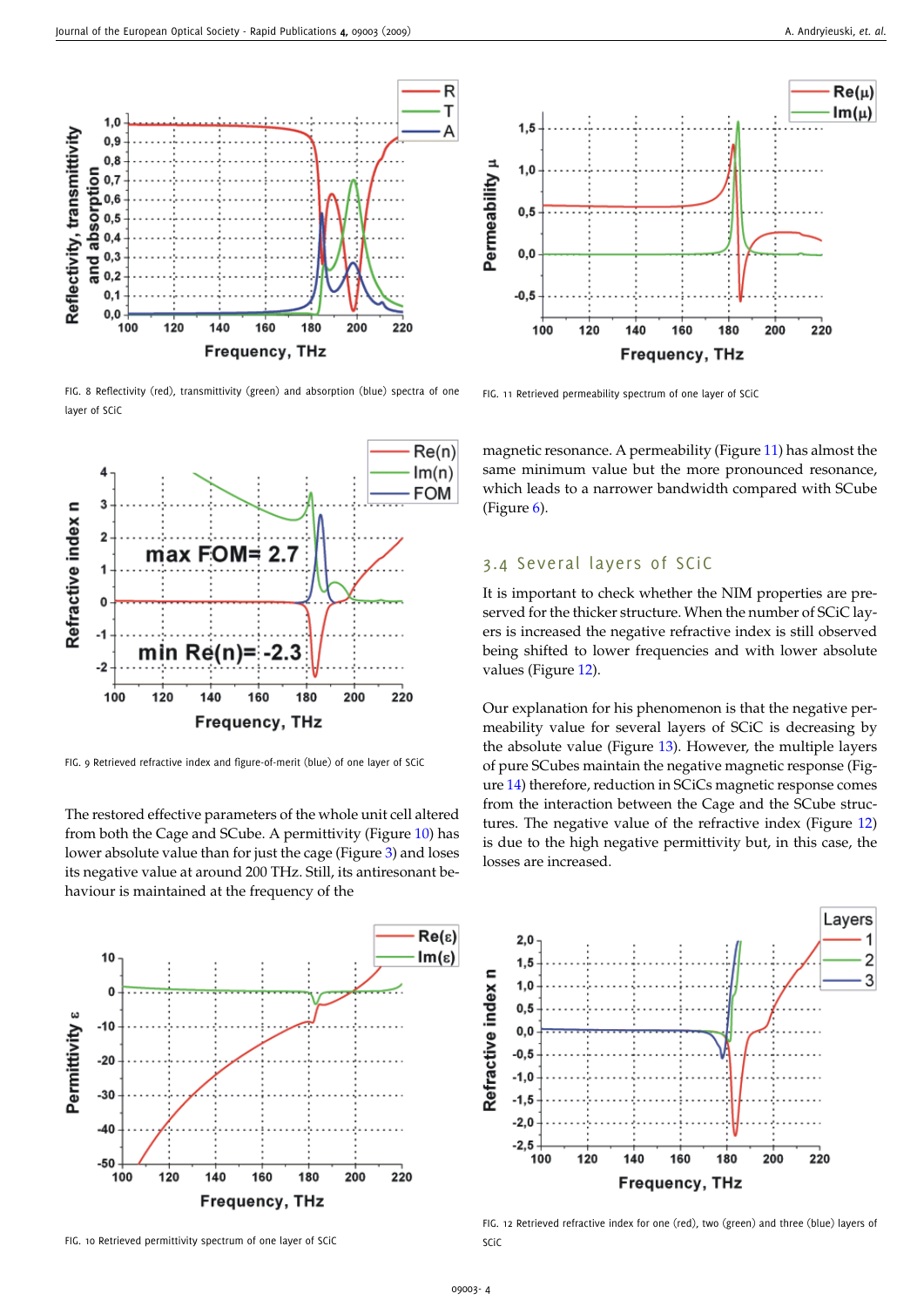

<span id="page-5-1"></span>FIG. 13 Retrieved permeability for one (red), two (green) and three (blue) layers of SCiC



<span id="page-5-2"></span>FIG. 14 Retrieved permeability for one (red), two (green) and three (blue) layers of SCube

### 3.5 Band structure

An ultimate prove of the structural isotropy is the band structure. If the eigenfrequencies have the same values for different directions in the reciprocal wave vector space, the material can be regarded as isotropic [\[17\]](#page-6-12). The band diagram is obtained using periodic boundaries in all spatial directions. To avoid the slow convergence generated by the losses in the metallic parts, we replace silver with a perfect electric conductor material. To be noted that this approach does not influence the isotropy or anisotropy of the structure, but changes the eigenfrequencies values. The perfect electric conductor reduces the effective volume of the unit cell accessible to fields that pushes eigenfrequencies to higher values.

We calculated band diagram of the proposed NIM for Γ-X, Γ-M and Γ-R directions (Figure [15\)](#page-5-3). The homogenization procedure is valid for long wavelengths, or for small wavevectors. So, we are interested in the region close to  $k = 0$ . Here the eigenfrequencies are almost the same for all aforementioned directions. In addition all the bands are nearly flat. The latter is an evidence of the significant reduction of the spatial dispersion.



<span id="page-5-3"></span>FIG. 15 Band structure of the Split-Cube in Cage made from perfect electric conductor (black line – Γ-X, red squares – Γ-M, green crosses – Γ-R)

#### <span id="page-5-0"></span>**4 DISCUSSION**

As we see from Figure [10](#page-4-2) and [11](#page-4-3) effective permittivity and permeability of the one layer of the Cage and the SCube behave as expected: the Cage gives negative permittivity and the SCube gives negative permeability. The SCube has also minor influence on permittivity which becomes apparent through its antiresonance. In the same time the Cage has a diamagnetic response perturbing magnetic properties of the SCiC structure. Nevertheless, these effects cannot overwhelm the principle ones.

The proposed NIM with a nested structure has a simple cubic lattice what is required for being isotropic and its unit cell respects all the symmetry relations in ordered to be qualified for an isotropic structure [\[36\]](#page-7-9). The isotropy of the proposed design is confirmed by the band diagram (Figure [15\)](#page-5-3). The bands are almost flat showing reduced spatial dispersion. Such behaviour was reported in the investigation of a 2D photonic crystal structure between two perfect conducting plates [\[37\]](#page-7-10). Moreover, as it was shown in [\[38\]](#page-7-11), the effective recipe to reduce the pronounced spatial dispersion of the metallic wire medium is to insert additional metallic plates or small cubes.

The utilized restoration procedure by default is oriented on the simplest case of material equations in the effective medium. We should eliminate more sophisticate cases like biisotropic medium, when in addition to permittivity *e* and permeability *µ* two more complex parameters *ξ* and *ζ* appear [\[39\]](#page-7-12). But as our unit cell (Figure [1\)](#page-2-0) possesses inversion symmetry, parameters of biisotropy vanish [\[36,](#page-7-9) [40\]](#page-7-13), thus we can characterize the structure using  $\epsilon$  and  $\mu$  values only.

It is interesting to observe that SCiC transmission is higher than the product of the Cage and the SCube transmissions. There are two high transmittivity peaks at 185.7 THz and 198.4 THz (Figure [8\)](#page-4-0). Since these peaks are hardly visible for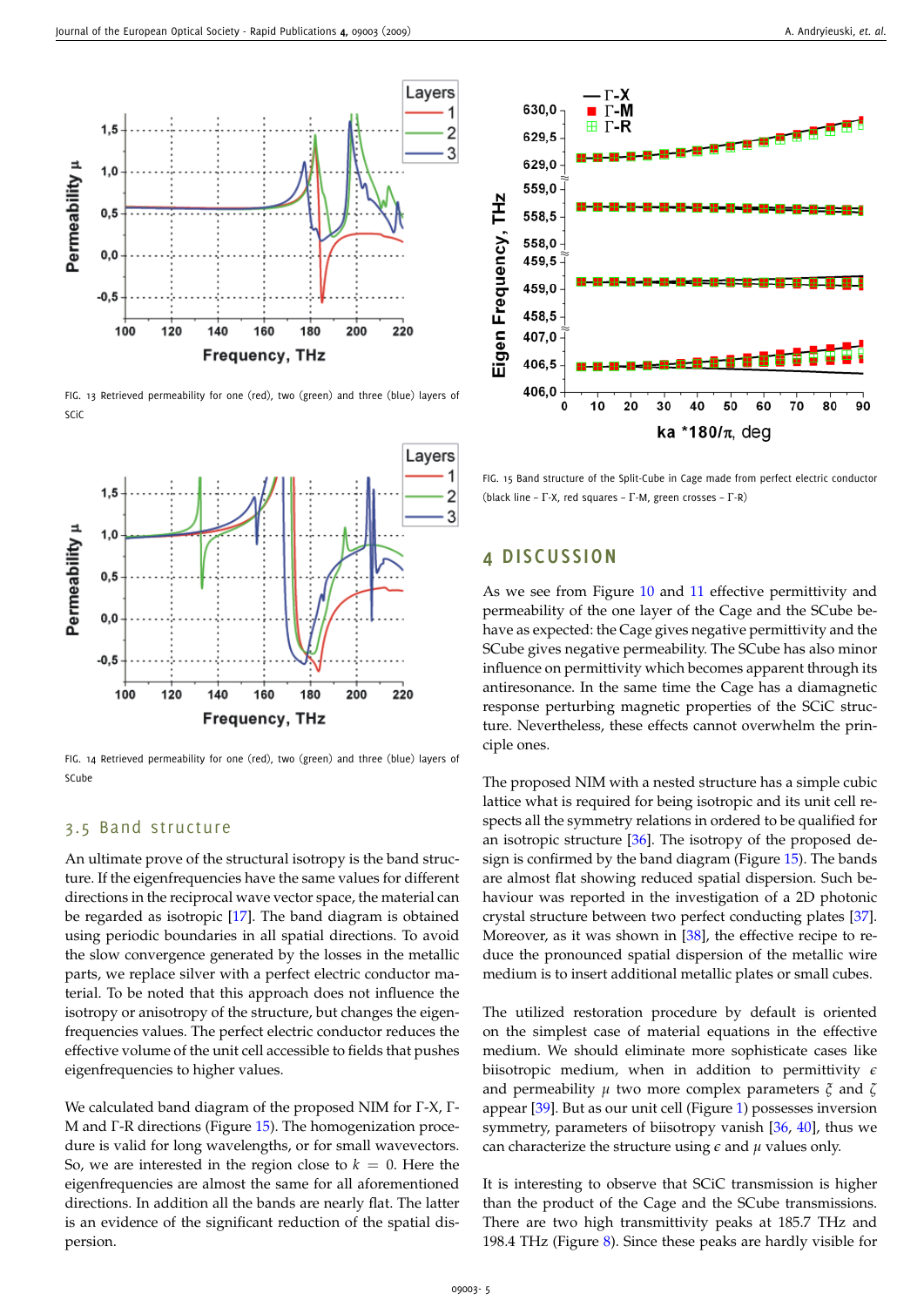the two design elements in separate (Figure [2](#page-2-1) and Figure [5](#page-3-1) respectively) we suppose that they are due to the interaction between the parts. It is unlikely that this is a plasmon-induced interaction because the periodicity of SCiC structure and its features sizes corresponds to the plasmon frequencies in the visible range [\[41\]](#page-7-14). We attribute this phenomenon to the Fabry-Perot resonance with the main peak at 198.4 THz overlapping with the resonant SCube behaviour at 185.7 THz. The signature of the Fabry-Perot resonances with inhibited reflection might be recognized at 198.4 THz. However, detailed understanding requires special investigation.

In case of few cells stacked in the direction of propagation the problem of loosing magnetic response of the combined structure rises up. In addition, fields in the subsequent layers show fast attenuation. We think that this problem can be solved by structural design optimization, so further analysis of the nested structures properties is needed.

### **5 CONCLUSION**

In this paper we discussed a new prospective NIM design for isotropic metamaterial application. Our idea shows a generic approach. In principle nested structural elements can differ from cubes and cages. The one particular example we focus ourselves is the Split Cube in Cage. One layer of the SCiC possesses effective refractive index having a minimum value of −2.3 and maximum figure-of-merit of 2.7 in the band. It is composed by two distinct parts, each contributing to the overall negative response. The SCube gives negative permeability while the Cage is responsible for negative permittivity. Band structure analysis and unit cell symmetry confirm that such NIM is isotropic. The questions of high transmittivity at some frequencies and loss of negative refractive index for several layers of SCiC require further investigation.

## **ACKNOWLEDGEMENTS**

We gratefully acknowledge partial support from the Danish Research Council for Technology and Production Sciences via the NIMbus project.

### **Refe rences**

- <span id="page-6-0"></span>[1] V. Veselago, "The electrodynamics of substances with simultaneously negative values of *e* and *µ*" Sov. Phys. Uspekhi. **10**, 509–514 (1968).
- <span id="page-6-1"></span>[2] D. R. Smith, W. J. Padilla, D. C. Vier, S. C. Nemat-Nasser, and S. Schultz, "Composite medium with simultaneously negative permeability and permittivity" Phys. Rev. Lett. **84**, 4184–4187 (2000).
- <span id="page-6-2"></span>[3] J. B. Pendry, "Negative refraction makes a perfect lens" Phys. Rev. Lett. **85**, 3966–3969 (2000).
- <span id="page-6-3"></span>[4] A. Degiron, D. R. Smith, J. Mock, B. Justice, and J. Gollub, "Negative index and indefinite media waveguide couplers" Appl. Phys. **87**, 321–328 (2007).
- <span id="page-6-4"></span>[5] D. Schurig, J. Mock, B. Justice, S. Cummer, J. B. Pendry, A. vStarr, and D. R. Smith, "Metamaterial electromagnetic cloak at microwave frequencies" Science **314**, 977–980 (2006).
- <span id="page-6-5"></span>[6] J. B. Pendry, A. Holden, D. Robbins, and W. Stewart, "Magnetism from conductors and enhanced nonlinear phenomena" IEEE T. Microw. Theory. **47**, 2075–2084 (1999).
- <span id="page-6-6"></span>[7] W. Rotman, "Plasma simulation by artificial dielectrics and parallel-plate media" IRE Trans. Antennas Propag. **AP-10**, 82–95 (1962).
- <span id="page-6-7"></span>[8] S. Zhang, W. Fan, K. Malloy, S. Brueck, N. Panoiu, and R. Osgood, "Near-infrared double negative materials" Opt. Express **13**, 4922– 4930 (2005).
- <span id="page-6-8"></span>[9] V. Shalaev, W. Cai, U. Chettiar, H. Yuan, A. Sarychev, V. Drachev, and A. Kildishev, "Negative index of refraction in optical metamaterials" Opt. Lett. **30**, 3356–3358 (2005).
- [10] V. Lomakin, Y. Fainman, Y. Urzhumov, and G. Shvets, "Doubly negative metamaterials in the near infrared and visible regimes based on thin film nanocomposites" Opt. Express **14**, 11164–11177 (2006).
- [11] C. M. Soukoulis, S. Linden, and M. Wegener, "Negative refractive index at optical wavelengths" Science **315**, 47–49 (2007).
- [12] H. Lezec, J. Dionne, and H. Atwater, "Negative refraction at visible frequencies" Science **316**, 430–432 (2007).
- <span id="page-6-9"></span>[13] C. Garcia-Meca, R. Ortuño, R. Salvador, A. Martinez, and J. Marti, "Low-loss single-layer metamaterial with negative index of refraction at visible wavelengths" Opt. Express **15**, 9320–9325 (2007).
- <span id="page-6-10"></span>[14] J. Valentine, S. Zhang, T. Zentgraf, E. Ulin-Avila, D. Genov, G. Bartal, and X. Zhang, "Three-dimensional optical metamaterial with a negative refractive index" Nature **455**, 376–379 (2008).
- [15] M. Rill, C. Plet, M. Thiel, I. Staude, G. Freymann, S. Linden, and M. Wegener, "Photonic metamaterials by direct laser writing and silver chemical vapour deposition" Nat. Mater. **7**, 543–546 (2008).
- <span id="page-6-11"></span>[16] A. Boltasseva and V. Shalaev, "Fabrication of optical negativeindex metamaterials: recent advances and outlook" Metamaterials **2**, 1–17 (2008).
- <span id="page-6-12"></span>[17] A. Iyer and G. Eleftheriades, "A three-dimensional isotropic transmission-line metamaterial topology for free-space excitation" Appl. Phys. Lett. **92**, 261106 (2008).
- [18] C. Caloz and T. Itoh, *Electromagnetic Metamaterials: transmission line theory and microwave applications* (Hoboken: Wiley Interscience, 2006)
- [19] N. Landy, C. Bingham, T. Tyler, N. Jokerst, D. R. Smith, and W. Padilla, "Design, theory, and measurement of a polarization insensitive absorber for terahertz imaging" arXiv:0807.3390v2 [condmat.mtrl-sci], (2008).
- <span id="page-6-13"></span>[20] K. Alici and E. Ozbay, "A planar metamaterial: Polarization independent fishnet structure" Photonics Nanostruct. **6**, 102–107  $(2008)$ .
- <span id="page-6-14"></span>[21] M. Born and E. Wolf, *Principles of Optics* (Cambridge: Cambridge University Press, 1999)
- <span id="page-6-15"></span>[22] T. Koschny, L. Zhang, and C. M. Soukoulis, "Isotropic threedimensional left-handed metamaterials" Phys. Rev. B. **71**, 121103  $(2005)$ .
- <span id="page-6-16"></span>[23] M. Klein, C. Enkrich, M. Wegener, C.M. Soukoulis, and S. Linden, "Single-slit split-ring resonators at optical frequencies: limits of size scaling" Opt. Lett. **31**, 1259–1261 (2006).
- <span id="page-6-17"></span>[24] V. Yannopapas and A. Moroz, "Negative refractive index metamaterials from inherently non-magnetic materials for deep infrared to terahertz frequency range" Condens Matter Phys.**17**, 3717-3734  $(2005)$ .
- <span id="page-6-18"></span>[25] I. Vendik, O. Vendik, and M. Odit, "Isotropic artificial media with